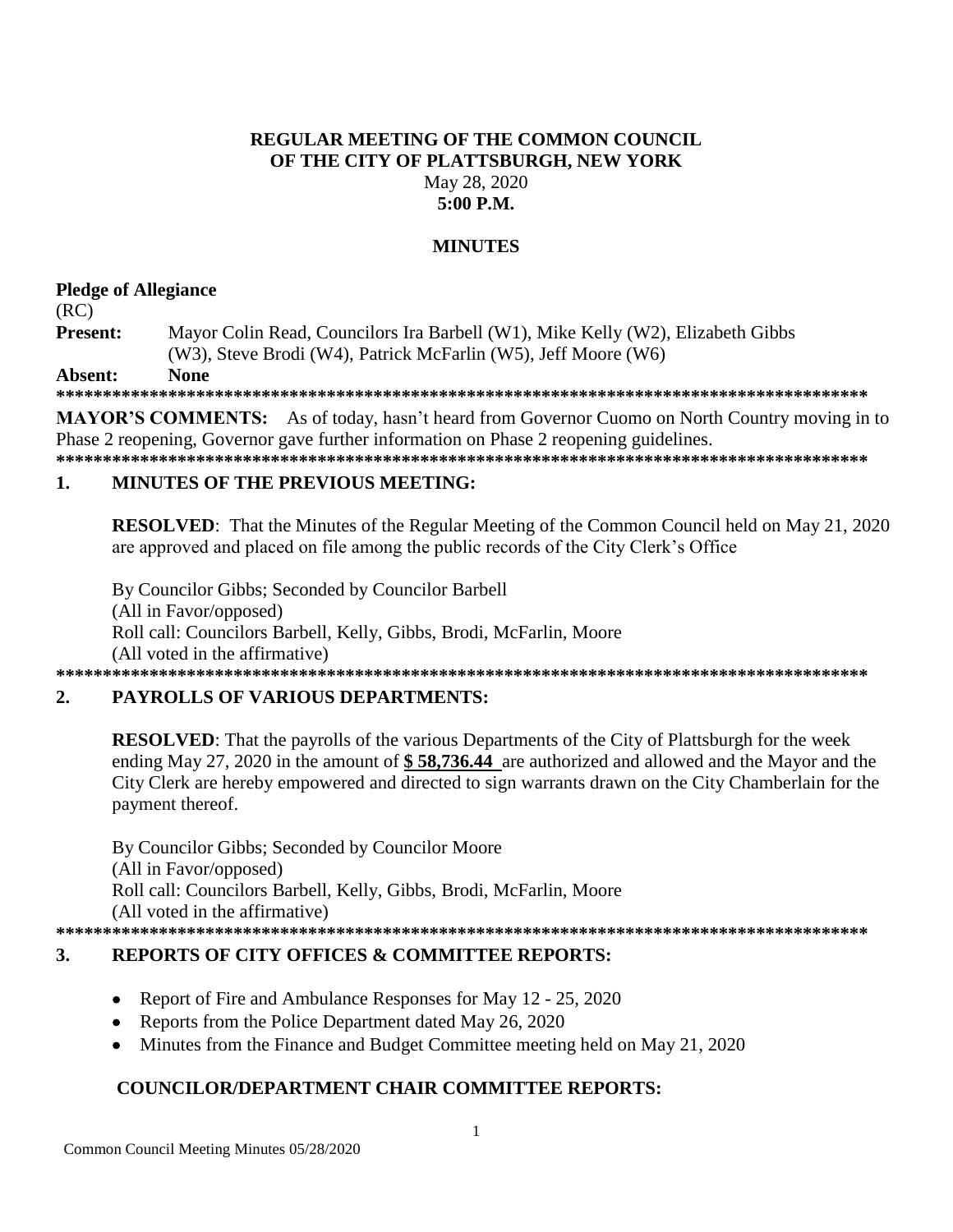**Governance, Strategy, and City Operations**- Chair Councilor Barbell indicated nothing to report.

**City Infrastructure** – Chair Councilor Moore indicated nothing to report.

**Finance and Budget –** Chair Councilor Kelly met with Mayor, Chamberlain Marks and Councilor Moore on the 5 year plan. Expect to have 5 year plan for Council to consider next week.

**Public Safety** – Chair Councilor Gibbs met tonight, nothing new to report.

**Plattsburgh Public Library** – Chair Councilor McFarlin indicated nothing to report.

**MLD -** MLD Board President Councilor McFarlin indicated nothing to report.

**RESOLVED**: That the reports as listed are hereby ordered received and any written reports are placed on file among the public records of the City Clerk's Office.

By Councilor Gibbs; Seconded by Councilor Kelly (All in Favor/opposed) Roll call: Councilors Barbell, Kelly, Gibbs, Brodi, McFarlin, Moore (All voted in the affirmative) **\*\*\*\*\*\*\*\*\*\*\*\*\*\*\*\*\*\*\*\*\*\*\*\*\*\*\*\*\*\*\*\*\*\*\*\*\*\*\*\*\*\*\*\*\*\*\*\*\*\*\*\*\*\*\*\*\*\*\*\*\*\*\*\*\*\*\*\*\*\*\*\*\*\*\*\*\*\*\*\*\*\*\*\*\*\*\* 4. CORRESPONDENCE OR RECOMMENDATIONS FROM BOARDS: None**

# **\*\*\*\*\*\*\*\*\*\*\*\*\*\*\*\*\*\*\*\*\*\*\*\*\*\*\*\*\*\*\*\*\*\*\*\*\*\*\*\*\*\*\*\*\*\*\*\*\*\*\*\*\*\*\*\*\*\*\*\*\*\*\*\*\*\*\*\*\*\*\*\*\*\*\*\*\*\*\*\*\*\*\*\*\*\*\***

## **5. AUDIT OF CLAIMS:**

**RESOLVED**: That the bills Audited by the Common Council for the week ending May 29, 2020 in the amount of **\$ 1,817,784.84\_** are authorized and allowed and the Mayor and City Clerk are hereby authorized and directed to sign warrants drawn on the City Chamberlain for the payment thereof.

By Councilor Moore; Seconded by Councilor Gibbs (All in Favor/opposed) Roll call: Councilors Barbell, Kelly, Gibbs, Brodi, McFarlin, Moore (All voted in the affirmative) **\*\*\*\*\*\*\*\*\*\*\*\*\*\*\*\*\*\*\*\*\*\*\*\*\*\*\*\*\*\*\*\*\*\*\*\*\*\*\*\*\*\*\*\*\*\*\*\*\*\*\*\*\*\*\*\*\*\*\*\*\*\*\*\*\*\*\*\*\*\*\*\*\*\*\*\*\*\*\*\*\*\*\*\*\*\*\***

## **6. PERSONS ADDRESSING COUNCIL ON AGENDA ITEMS ONLY:**

**Justin Ihne CEO Plattsburgh/Malone YMCA** spoke about Agenda item G and their request to utilize the Recreation Center and Oval.

No comments received in writing or via email to [cityinfo@plattsburghcitygov.com](mailto:cityinfo@plattsburghcitygov.com)

**\*\*\*\*\*\*\*\*\*\*\*\*\*\*\*\*\*\*\*\*\*\*\*\*\*\*\*\*\*\*\*\*\*\*\*\*\*\*\*\*\*\*\*\*\*\*\*\*\*\*\*\*\*\*\*\*\*\*\*\*\*\*\*\*\*\*\*\*\*\*\*\*\*\*\*\*\*\*\*\*\*\*\*\*\*\*\*** 

## **7. OTHER ITEMS:**

**A. RESOLVED:** In accordance with the request therefore the Common Council approves an agreement with Ron Santor for 2020 Police Academy Director/Training Director Services. The total cost is \$20,000 no increase in cost from 2019.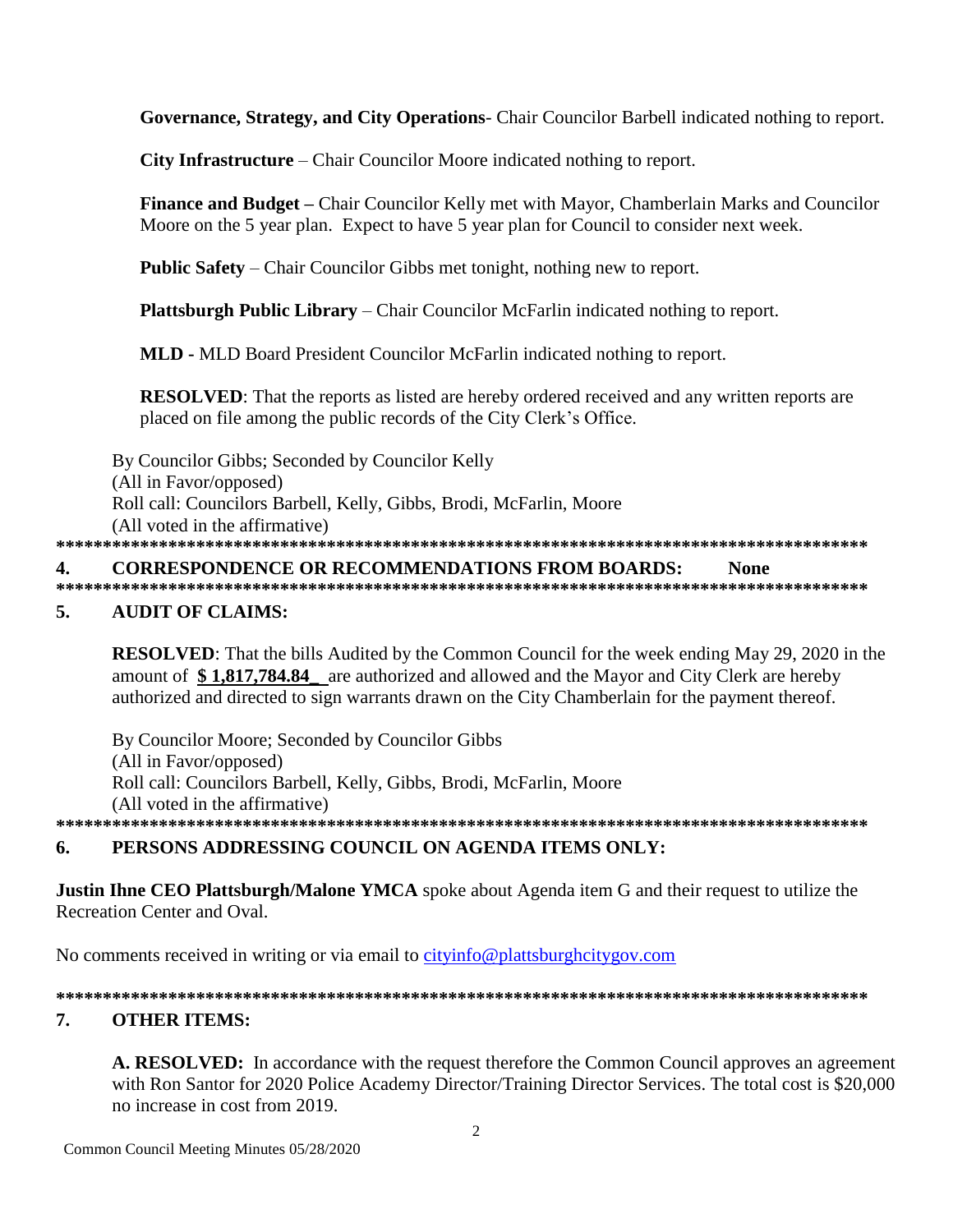By Councilor Barbell; Seconded by Councilor Moore Discussion: Yes Roll call: Councilors Barbell, Kelly, Gibbs, Brodi, McFarlin, Moore (All voted in the affirmative) **ACTION TAKEN: Adopted** Follow up Action: **None** 

**B. RESOLVED:** In accordance with the request therefore the Common Council approves the City Chamberlain to adjust the 2020 City budget for an 85% reduction in the remaining overtime appropriations based on a resolution adopted by the Common Council on May  $21^{st}$ , 2020. The combined reduction in overtime appropriations across all City funds equals approximately \$558,164.00 with a corresponding reduction in appropriated fund balance for all City funds.

By Councilor Gibbs; Seconded by Councilor Barbell Discussion: Yes

### **Motion to Table**

By Councilor Barbell; Seconded by Councilor Gibbs Roll call: Councilors Barbell, Kelly, Gibbs, Brodi, McFarlin, Moore (Councilors Barbell, Gibbs, Brodi and Moore voted in the affirmative. Councilors Kelly and McFarlin voted in the negative) **ACTION TAKEN:** Tabled **None** Follow up Action: 

**C. RESOLVED:** In accordance with the request therefore the Common Council approves the City Chamberlain to revise the 2020 Rec Complex Fund budget to reinstate the appropriations for the Marina utility accounts for the remainder of the 2020 budget year per the lease agreement with the Plattsburgh Boat Basin requiring the City to provide for the utility expense to operate the City Marina at 2 Dock Street.

By Councilor Moore; Seconded by Councilor Gibbs Discussion: Yes Roll call: Councilors Barbell, Kelly, Gibbs, Brodi, McFarlin, Moore (Councilors Barbell, Kelly, Gibbs and Moore voted in the affirmative. Councilors Brodi and McFarlin voted in the negative) **ACTION TAKEN:** Adopted

Follow up Action: None

**D. RESOLVED:** In accordance with the request therefore the Common Council approves that any individual who is over age two and able to medically tolerate a face-covering shall be required to cover their nose and mouth with a mask or cloth face-covering when in any City of Plattsburgh Building. This will be in effect until PAUSE NY or other health directives no longer recommend or require facecoverings.

By Councilor Gibbs; Seconded by Councilor Barbell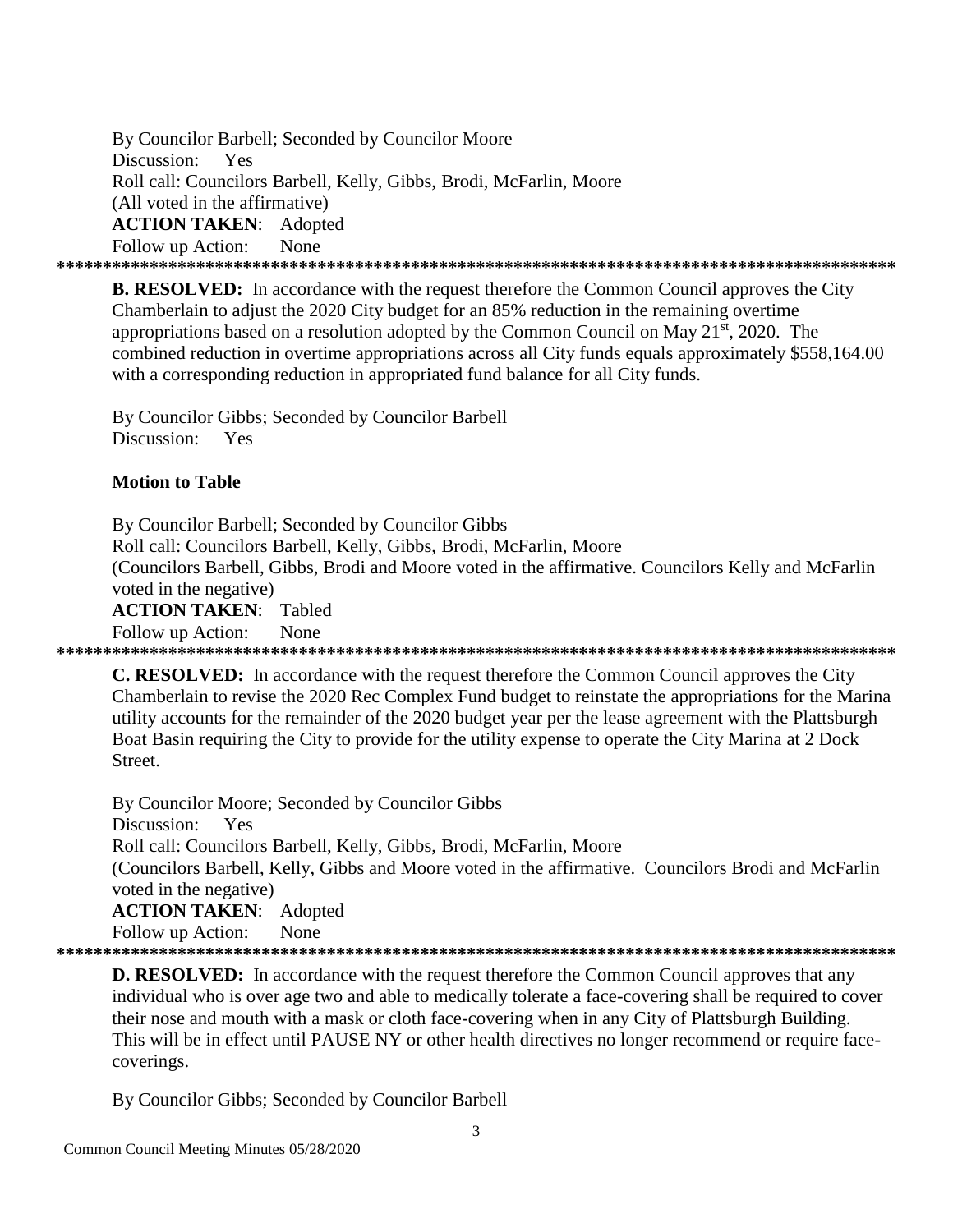Discussion: Yes Roll call: Councilors Barbell, Kelly, Gibbs, Brodi, McFarlin, Moore (All voted in the affirmative) **ACTION TAKEN**: Adopted Follow up Action: None **\*\*\*\*\*\*\*\*\*\*\*\*\*\*\*\*\*\*\*\*\*\*\*\*\*\*\*\*\*\*\*\*\*\*\*\*\*\*\*\*\*\*\*\*\*\*\*\*\*\*\*\*\*\*\*\*\*\*\*\*\*\*\*\*\*\*\*\*\*\*\*\*\*\*\*\*\*\*\*\*\*\*\*\*\*\*\*\*\*\***

**E. RESOLVED:** In accordance with the request therefore the Common Council approves Ed Garrow and Sons, Inc to close Johnson Avenue for 1 day on Monday, June 1, 2020 for the replacement of a failed sewer lateral at Richard's Beverage Center located at 71 Johnson Avenue.

By Councilor Gibbs; Seconded by Councilor Kelly Discussion: None Roll call: Councilors Barbell, Kelly, Gibbs, Brodi, McFarlin, Moore (All voted in the affirmative) **ACTION TAKEN**: Adopted Follow up Action: None **\*\*\*\*\*\*\*\*\*\*\*\*\*\*\*\*\*\*\*\*\*\*\*\*\*\*\*\*\*\*\*\*\*\*\*\*\*\*\*\*\*\*\*\*\*\*\*\*\*\*\*\*\*\*\*\*\*\*\*\*\*\*\*\*\*\*\*\*\*\*\*\*\*\*\*\*\*\*\*\*\*\*\*\*\*\*\*\*\*\***

## **F. ADOPTING NEGATIVE DECLARATION FOR ANNEXATION PROJECT AND AUTHORIZING FILING IN ACCORDANCE WITH REQUIREMENTS OF STATE ENVIRONMENTAL QUALITY REVIEW ACT**

**WHEREAS**, the City of Plattsburgh seeks to annex an approximately 224-acre parcel (the "Subject Parcel") which is located in the Town of Plattsburgh but is owned by and situated adjacent to the City (the "Action"); and

**WHEREAS,** the Plattsburgh Common Council determined that the Action is a Type I Action pursuant to the State Environmental Quality Review Act (SEQRA) and identified the potential Involved Agencies under SEQRA, which included the Town; and

**WHEREAS,** the City was duly designated as SEQRA Lead Agency by Determination of the Commissioner of the Department of Environmental Conservation pursuant to Section 617.6 of the SEQRA Regulations set forth at Title 6 of the New York Compilation of Codes, Rules and Regulations; and

**WHEREAS,** although the Action under SEQRA is solely the annexation of the Subject Parcel by the City, the Common Council determined to review the potential environmental impacts of a purely hypothetical development scenario that could possibly be achieved on the Subject Parcel following annexation; and

**WHEREAS**, the Common Council engaged consultants to prepare a Preliminary Master Plan–Land Use Map ("Preliminary Plan") and to conduct several related studies and investigations to enable the Council to review potential impacts of such a reasonable development scenario for the Subject Parcel following annexation; and

**WHEREAS,** these studies and investigations included: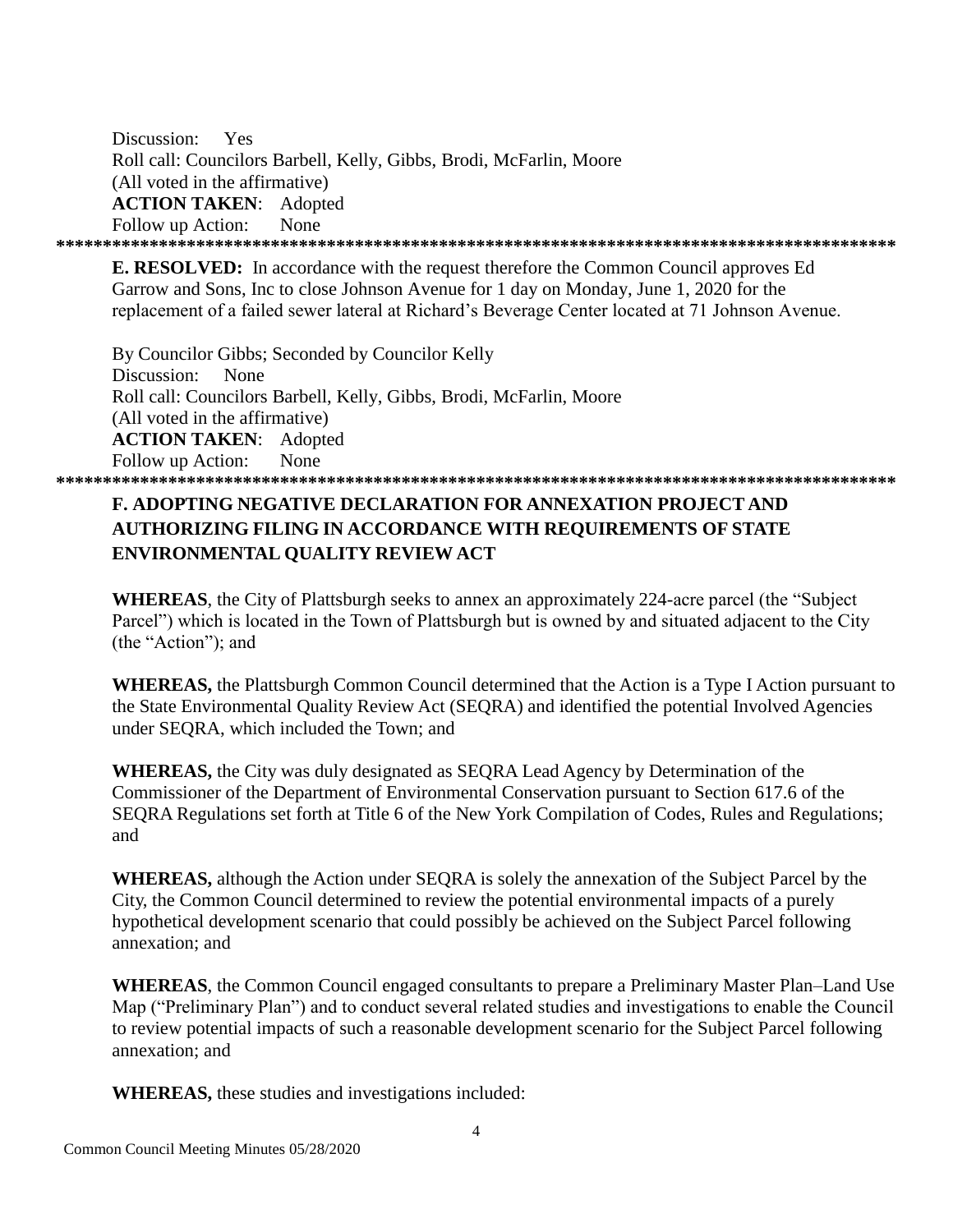- Natural Resource Inventory by Trudell Environmental Services
- Phase 1A Literature Search and Sensitivity Assessment by Hudson Valley Cultural Resource Consultants, Ltd.
- Traffic Assessment by Stantec Consulting Services, Inc.
- Phase 1 Environmental Site Assessment (ESA) by KAS Environmental Science & Engineering

**WHEREAS,** the City would not be actually undertaking all of the potential uses included in the Preliminary Plan, but would seek to encourage private development consistent with the hypothetical scenario; and

**WHEREAS**, Architectural & Engineering Design Associates, PC, the Common Council's consultant, prepared Part 1 of a SEQRA Full Environmental Assessment Form (FEAF) for the Action together with an Addendum which supplemented the information provided in Part 1 and provided additional information to enable the Common Council to take a hard look at any potential adverse environmental impacts of the Action.

## **NOW THEREFORE BE IT RESOLVED AS FOLLOWS:**

1. The Common Council, as Lead Agency, reviewed and fully considered the proposed Action, Part 1 of the FEAF and the Addendum, including referenced studies and reports, and completed Part 2 of the FEAF after consideration of each item during the Council's May 7<sup>TH</sup> meeting; and

2. The Common Council identified potential impacts of the proposed Action as "Moderate to Large" as opposed to "No or Small" in Part 2 whenever it appeared at all possible that an EAF threshold might be met in order to provide an opportunity to further clarify these hypothetical impacts in FEAF Part 3; and

3. In order to determine the significance of these potential impacts, the Council evaluated several characteristics of each potentially Moderate to Large impact, as appropriate to the particular impact, in FEAF Part 3; and

4. The Common Council has taken a hard look at the potential environmental impacts of the Action by carefully considering them and thoroughly evaluating their potential significance as fully discussed in FEAF Part 3;

5. Based on its extensive review of the impacts that may be reasonably expected to result from the proposed Action including, to the extent possible, the purely speculative development scenario represented by the Preliminary Plan, and governed by the rule of reasonableness, the Common Council determines that the proposed Action will not have a significant adverse impact on the environment and the particular facts and circumstances of the proposed Action do not require preparation of an Environmental Impact Statement.

6. The Mayor is authorized and directed to indicate the Common Council's determination by completing and signing Part 3 of the FEAF and to cause the entire completed FEAF with the supporting documentation to be filed and distributed as the Common Council's SEQRA Negative Declaration for the Action in accordance with SEQRA requirements.

By Councilor Gibbs; Seconded by Councilor Moore Discussion: None Roll call: Councilors Barbell, Kelly, Gibbs, Brodi, McFarlin, Moore (All voted in the affirmative) **ACTION TAKEN**: Adopted Follow up Action: None **\*\*\*\*\*\*\*\*\*\*\*\*\*\*\*\*\*\*\*\*\*\*\*\*\*\*\*\*\*\*\*\*\*\*\*\*\*\*\*\*\*\*\*\*\*\*\*\*\*\*\*\*\*\*\*\*\*\*\*\*\*\*\*\*\*\*\*\*\*\*\*\*\*\*\*\*\*\*\*\*\*\*\*\*\*\*\*\*\*\***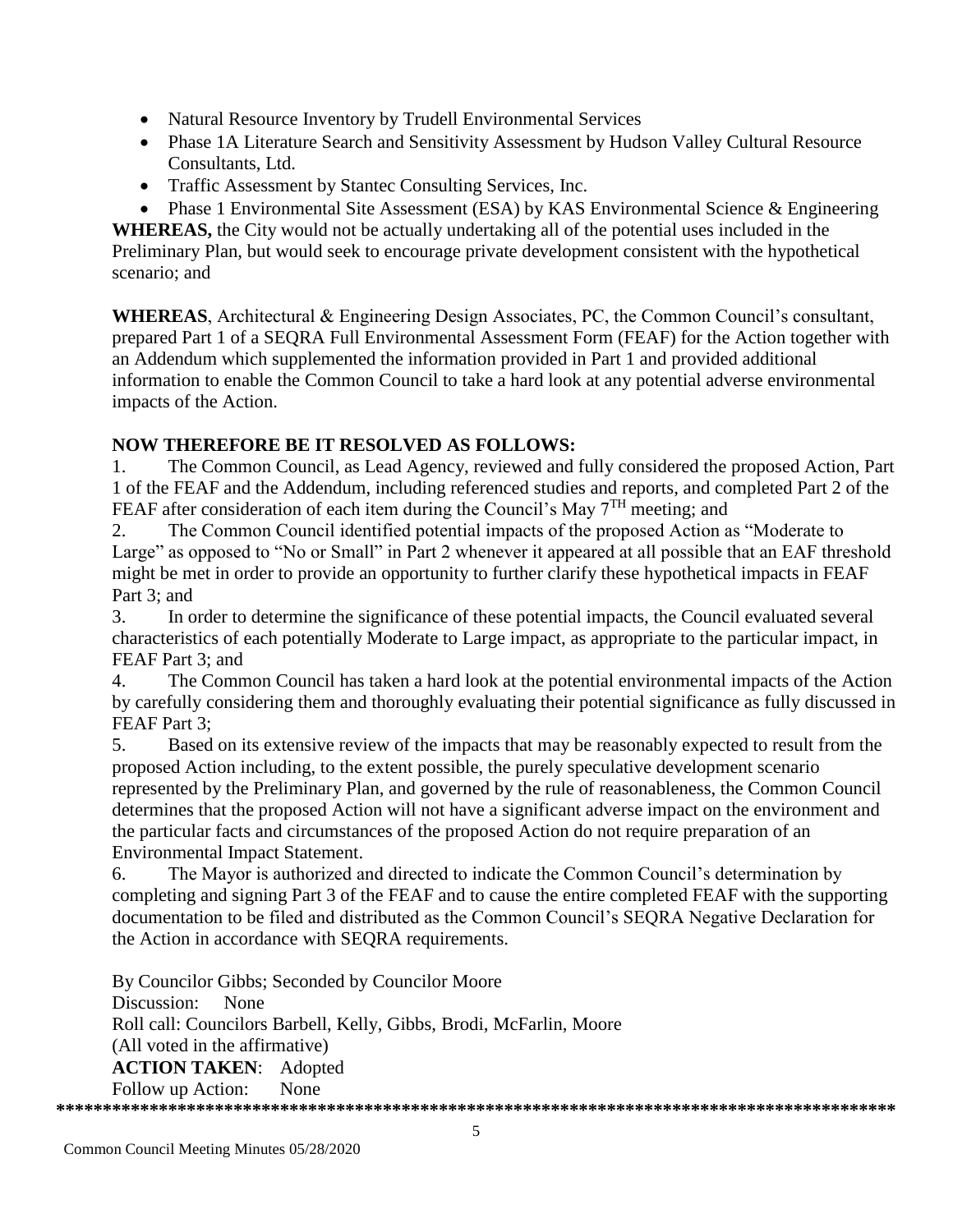**G. Whereas**, the City Recreational Center located on the U.S. Oval is not needed for a public purpose until at least September  $1<sup>st</sup>$ , 2020 due to the restrictions imposed by NY Pause; and **Whereas**, the Common Council has provided notice to the public at meetings and notice to potentially interested parties through direct communications that it is seeking community partners to best utilize this public property; and

**Whereas**, the Plattsburgh YMCA has submitted a proposal to operate a day time children's summer camp at the City Recreational Center, and a portion of the adjoining field and parking lot, for the period of June  $15<sup>th</sup>$  through August  $31<sup>st</sup>$  of 2020.

**Now therefore it is hereby Resolved**, in accordance with the request therefore the Common Council finds that, pursuant to Plattsburgh City Code Section 24-5, the City Recreational Center located on the U.S. Oval is not needed for a public purpose until at least September  $1<sup>st</sup>$ , 2020 due to the restrictions imposed by NY Pause and has provided notice to the public at meetings and notice to potentially interested parties through direct communications that it is seeking community partners to best utilize this public property; and

It is further **Resolved**, that the Common Council has reviewed and accepts the proposal by the Plattsburgh YMCA to enter into a lease agreement to operate a day time children's summer camp at the City Recreational Center, and a portion of the adjoining field and parking lot, for the period of June 15<sup>th</sup> through August  $31<sup>st</sup>$  of 2020; and

It is further **Resolved** that the Common Council directs Corporation Counsel to draft a short-term lease agreement for the period of June  $15<sup>th</sup>$  through August  $21<sup>st</sup>$ ,  $2020$  with the Plattsburgh YMCA, in a form approved by the Corporation Counsel, and authorizes the Mayor to sign the lease agreement so long as the City shall receive payment from the Plattsburgh YMCA for the lease term in the amount of \$4,900; that the Plattsburgh YMCA shall pay all utilities for the City Recreational Center during the lease term; shall provide sufficient liability insurance naming the City as an additional insured; and shall clean the indoor areas; and

It is further **Resolved**, that to the extent authorized by the Plattsburgh YMCA, that current City Recreation Members shall receive free access to the Plattsburgh YMCA during the lease term.

### **Motion to waive reading and move Resolution**

By Councilor Gibbs; Seconded by Councilor Barbell (All voted in favor of waiving reading and move Resolution) Discussion: Yes

## *Councilor McFarlin recused himself because his wife is on the Board of the YMCA*

Roll call: Councilors Barbell, Kelly, Gibbs, Brodi, McFarlin, Moore (Councilors Barbell, Kelly, Gibbs, Brodi and Moore voted in the affirmative. Councilor McFarlin recused himself) **ACTION TAKEN**: Adopted Follow up Action: None **\*\*\*\*\*\*\*\*\*\*\*\*\*\*\*\*\*\*\*\*\*\*\*\*\*\*\*\*\*\*\*\*\*\*\*\*\*\*\*\*\*\*\*\*\*\*\*\*\*\*\*\*\*\*\*\*\*\*\*\*\*\*\*\*\*\*\*\*\*\*\*\*\*\*\*\*\*\*\*\*\*\*\*\*\*\*\*\*\*\***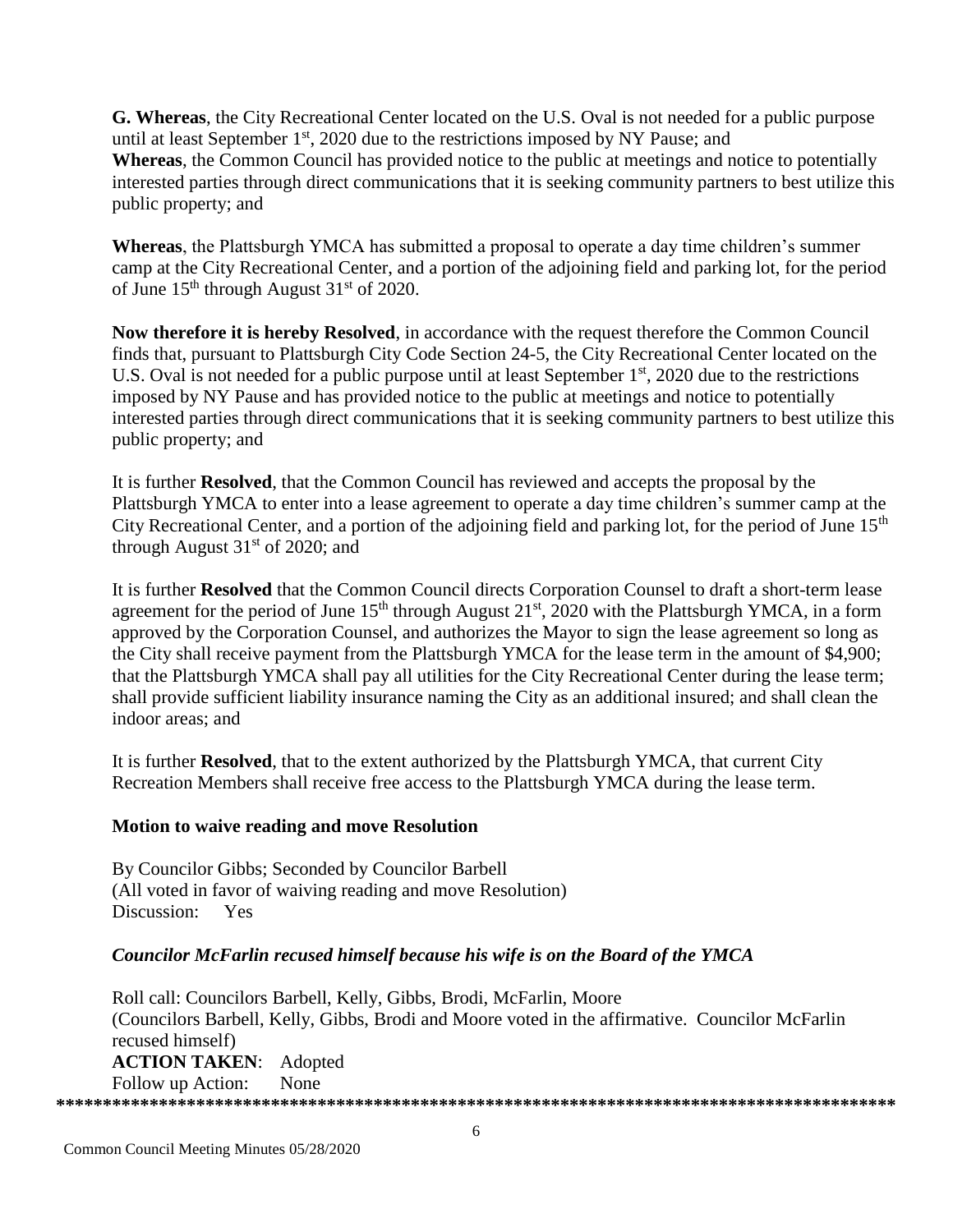### Item H was added during Committee meeting:

**H.** Resolution authorizing the City to work with the Plattsburgh Housing Authority and the Samuel F. Vilas Home to pursue a competitive application for an economic development Community Development **Block Grant (CDBG)** 

By Councilor Gibbs; Seconded by Councilor McFarlin Discussion: None Roll call: Councilors Barbell, Kelly, Gibbs, Brodi, McFarlin, Moore (All voted in the affirmative) **ACTION TAKEN:** Adopted Follow up Action: None 

#### **TRAVEL REQUEST:** 8. **None**

#### 9. **RESOLUTIONS FOR INITIAL CONSIDERATION:**

### **Item added for Initial consideration:**

1. RESOLVED: In accordance with the request therefore the Common Council approves rejecting all bids received for PIN 7805.88 "Saranac River Trail Phase 2".

#### 10. **NEW BUSINESS AND COUNCILOR REPORTS:**

**Councilor Brodi** mentioned seeing over 100 cars at City Beach over the weekend. Could beach be partially reopened.

**Mayor Read** indicated beach open as a park, can't be open at this time because Clinton County Health Department permit does not allow for opening if not properly staffed

[further discussion ensued on beach topic]

**Councilor Brodi** asked about RFP for Dock Street.

Mayor Read indicated that was reissue of a prior RFP

**Director of Community Development Matthew Miller mentioned all original proposals were concerned** about WRRF and now it is clear what city is doing to mitigate those issues.

[further discussion ensued on RFP for Dock Street topic]

**Councilor Barbell** mentioned if City Beach opened as park there are no restroom facilities. If those should be open what would costs be?

**Mayor Read** indicated he doesn't believe public restrooms are allowed to be open under NYS Governor Cuomo's PAUSE NY order.